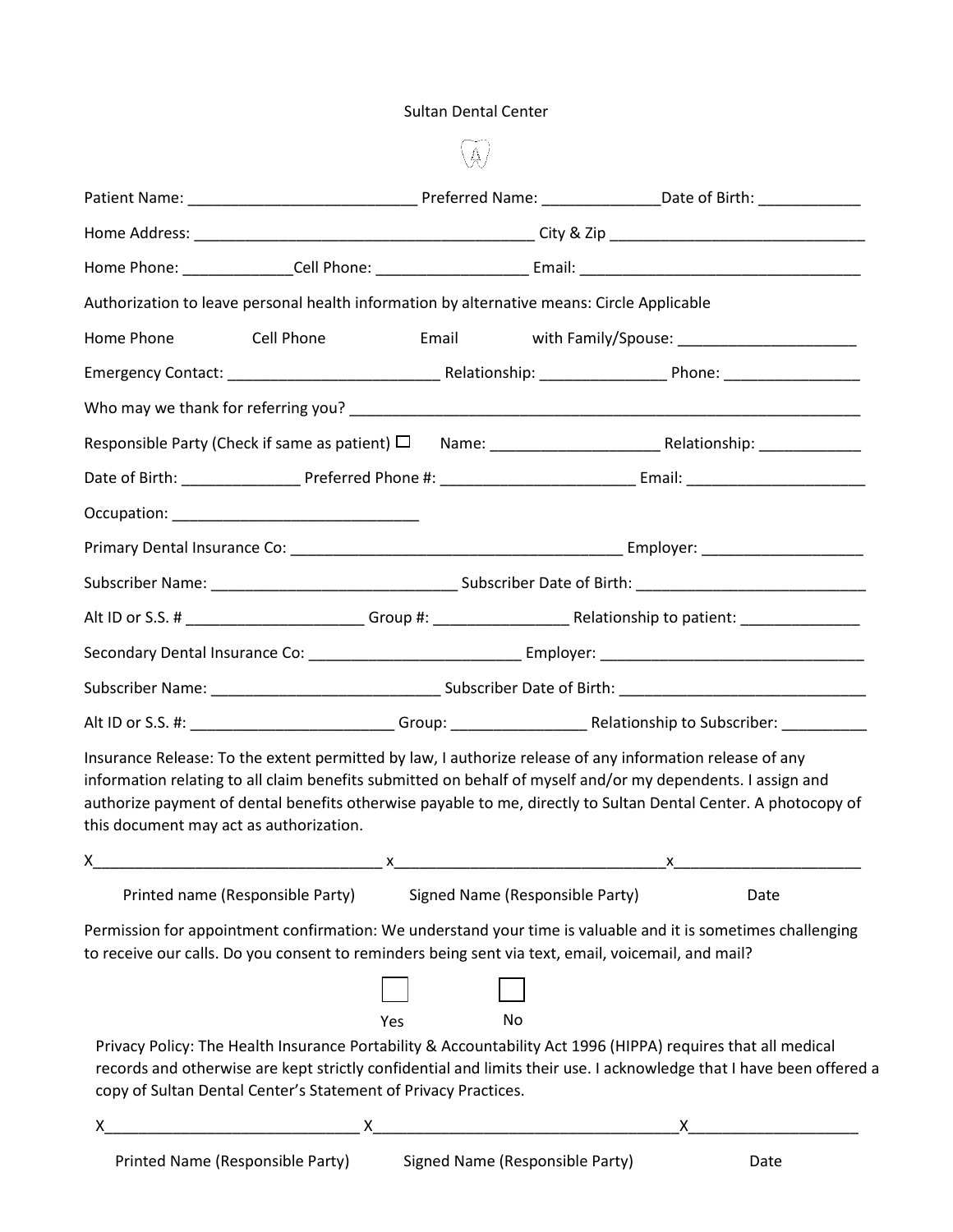# Sultan Dental Center

Welcome to Sultan Dental Center. We are committed to providing you, our patient, with the highest quality dental care through education, prevention, and treatment in a pleasant and comfortable environment. Good communication is key to quality care! We invite you to read the following information and familiarize yourself with our financial agreement.

# **Payment at time of service**

We require payment at the time of service. For your convenience we accept Visa, Mastercard, American Express, personal checks, and cash. An interest free payment option is available through CareCredit- a third party lending company. We are happy to assist you with any of these options.

### **Third Party Payor**

Full payment of your account is your responsibility. We will file your insurance claims on your behalf as a courtesy to you. Having dental insurance is not a guarantee of third-party payment. Your insurance coverage is a contract that is set up between you and the insurance company. We can only guarantee our fees and estimate your insurance benefits. We ask that you review all estimates and encourage you to contact your insurance company with questions. If you have dental insurance, we will ask you to make your copayment at the time of service. Your copayment is the dollar amount that is estimated as not payable by your insurance plan. If payment for completed treatment is not paid by your dental insurance company within 90 days, we reserve the right to request payment in full for the balance owning on your account. When your insurance carrier pays, we will gladly refund the difference to you.

### **Returned Payment Fee**

All patients paying for balances via personal or electronic payment will be responsible for an additional fee of \$35 on each check returned from the bank for insufficient funds as well as a stop payment issued on a check payment or credit card.

# Broken Appointment Fee

We request a notice of 48 hour to change an appointment. A charge may be applied to your account in the amount of \$50 per appointment hour, if an appointment is changed, canceled, or missed with less than 48 hours' notice.

*I* hereby acknowledge receipt of the above information and understand that I am completely responsible for the *total payment of all procedures performed.*